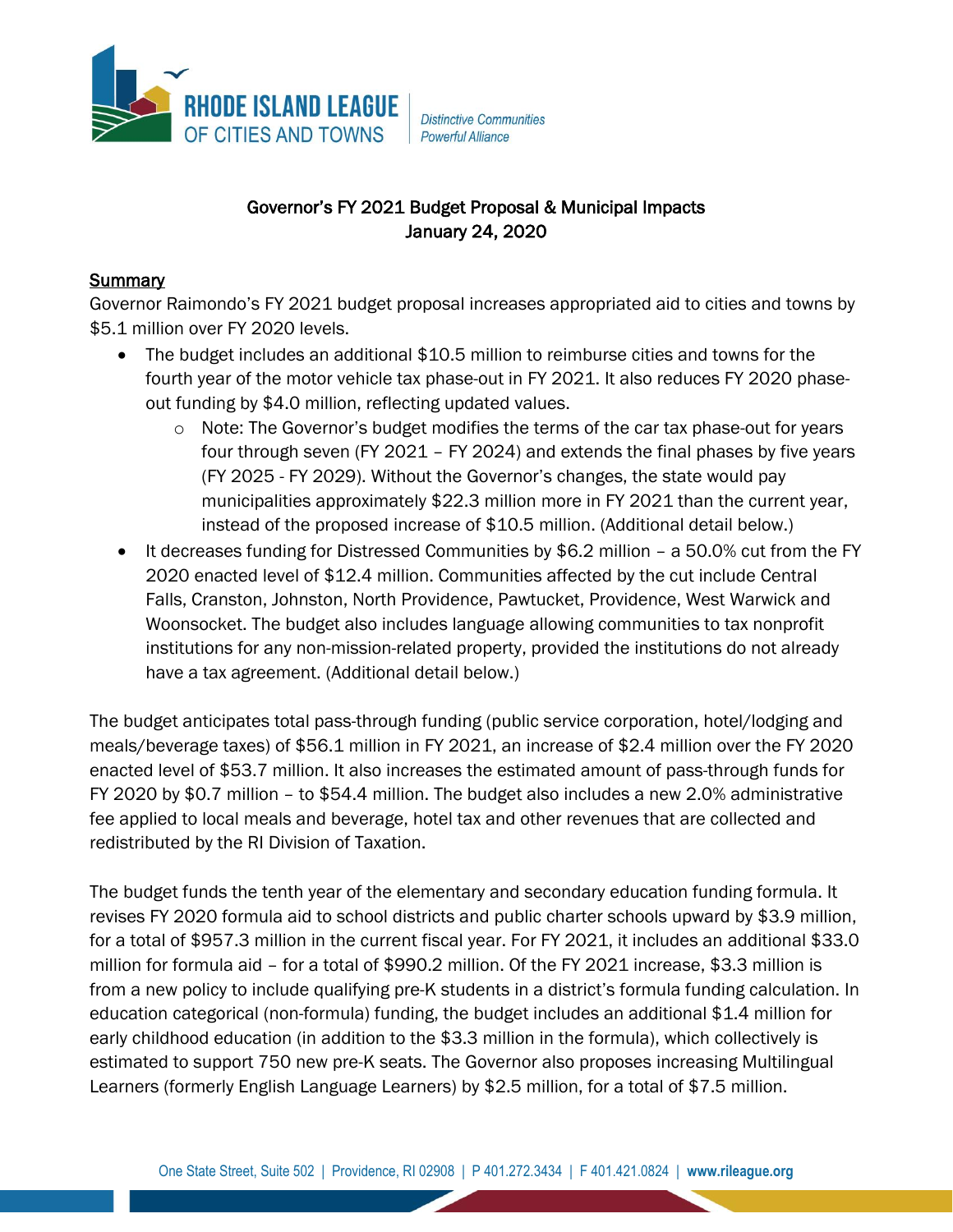The Governor's budget again proposes significant fund transfers from quasi-public agencies ("scoops"), many of which are financed by municipal fees or which provide services to cities and towns. Some of the hardest-hit agencies include RI Infrastructure Bank (\$8.9 million in FY 2020 from the Municipal Road & Bridge Fund; \$5.0 million in FY 2021) and RI Resource Recovery (\$5.0 million in FY 2020; \$5.0 million in FY 2021).

Finally, the Governor's budget proposes legalization of marijuana for adult use, with sales through state-run retail facilities – similar to New Hampshire's model for liquor stores. It envisions retail sales beginning in March 2021. Municipalities would receive 10.0% of generated revenues, with the per-community amount dependent on a number of factors, including the number of facilities and sales volume in a community. Cities and towns could hold a referendum to prohibit certain categories or retail establishments, but local control of licensing and zoning appears to be more limited than in Massachusetts, as currently proposed.

#### Additional Detail

#### Motor Vehicle Excise Tax

The budget includes an additional \$10.5 million to reimburse cities and towns for the fourth year of the motor vehicle tax phase-out in FY 2021. It also reduced funding in FY 2020 by \$4.0 million for the phase-out, reflecting updated values. Including the initial \$10.0 million received by municipalities prior to the phase out in FY 2018, cities and towns would receive \$100.7 million in car tax reimbursement in FY 2021.

However, the Governor's budget modifies the terms of the car tax phase-out for years four through seven (FY 2021 – FY 2024) and extends the final phases by five years (FY 2025 - FY 2029). Under current law, without the Governor's changes, the state would pay municipalities approximately \$11.8 million more than the proposed \$10.5 million increase. The table below illustrates the phase-out conditions for FY 2020, FY 2021 (in current law) and FY 2021, as proposed by the Governor.

|                                                          | FY 2020 | FY 2021<br>(current law) | FY 2021<br>(proposed) |
|----------------------------------------------------------|---------|--------------------------|-----------------------|
| Taxable value (percentage of NADA clean<br>retail value) | 85.0%   | 80.0%                    | 82.5%                 |
| Minimum exemption                                        | \$3,000 | \$4,000                  | \$3,500               |
| Maximum rate (per \$1,000 of taxable<br>value)           | \$35.00 | \$35.00                  | \$35.00               |

(H 7171, Article 9, Sections 4 & 5)

Any changes to the current phase-out conditions would need to be approved by the General Assembly. In December 2019, the League sent a letter to the Governor opposing any changes to the phase-out schedule, which could create confusion since towns prepare their tax bills for FY 2021 in the spring prior to state budget approval (normally in June). We will share those concerns with House and Senate leadership and ask that they approve or deny any modifications as soon as possible.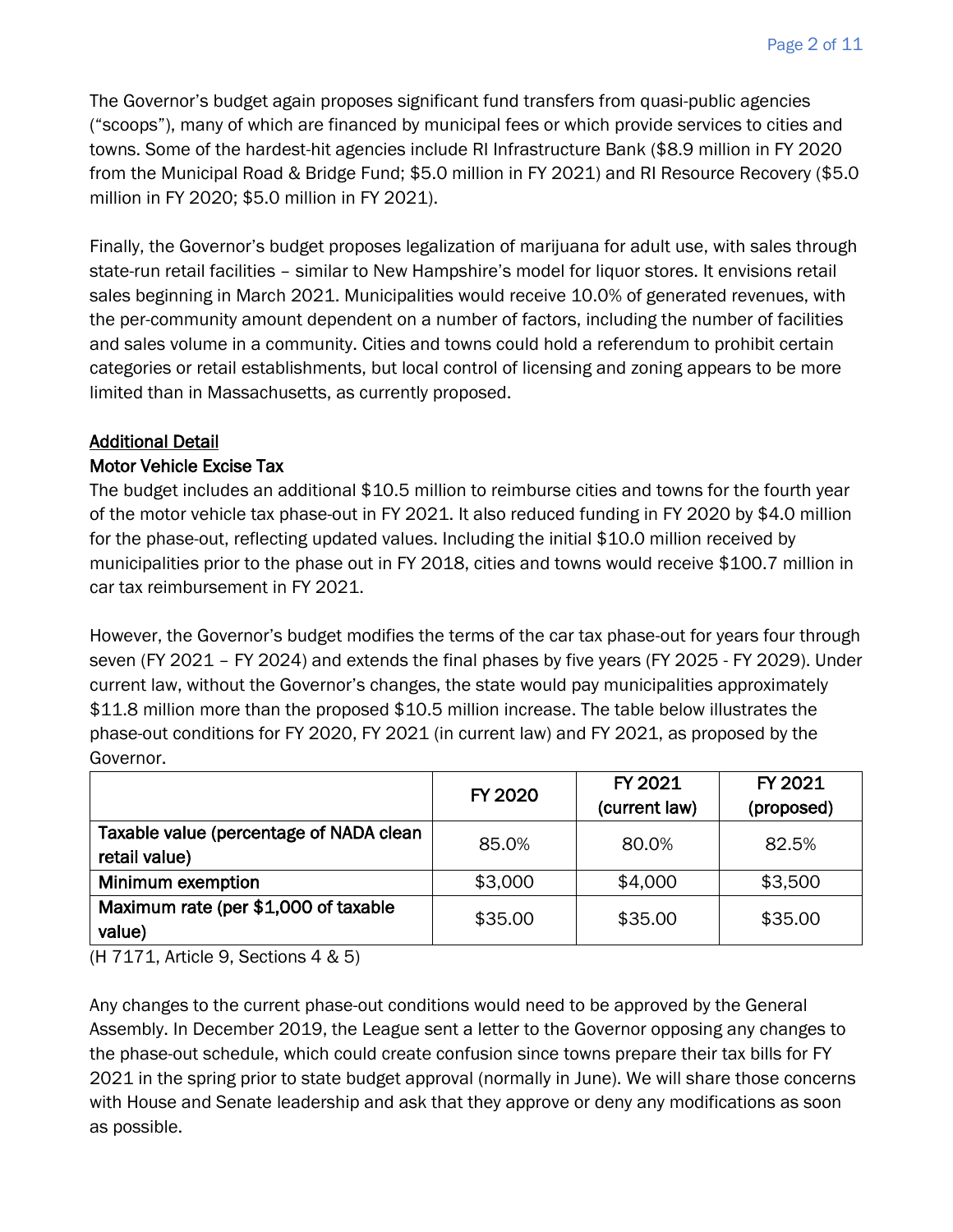## State Aid – Formula Funding

The Governor's budget reduces other formula state aid by \$5.4 million, driven by cuts to the Distressed Communities program.

*Distressed Communities* – The FY 2021 budget would cut the Distressed Communities program by \$6.2 million, or 50.0%. All eight communities with this designation would see reductions (Central Falls, Cranston, Johnston, North Providence, Pawtucket, Providence, West Warwick and Woonsocket). The Distressed Communities Relief program was established in 1990 to assist the communities with the highest property tax burdens relative to the wealth of the taxpayers. The Governor's proposed reduction would be the lowest appropriated amount for the program since FY 1999.

In an effort to offset the reduction in Distressed Community funds, the Governor's budget would remove the property tax exemption from nonprofit hospitals and higher educational institutions on any property not used exclusively for educational or hospital purposes, including vacant lots. Cities and towns could levy taxes on real or personal property for non-mission-related property up to the standard tax rates. However, if an institution already made payments in lieu of taxes, cities and towns could waive or reduce taxes levied against the institution. (H7171, Article 9, Section 2) However, not all distressed communities have sufficient qualifying property at tax-exempt institutions to generate enough new tax revenue to offset the lost state funds, meaning a net loss of revenue for most recipients.

*Payment in Lieu of Taxes (PILOT)* – The Governor proposes level-funding PILOT at FY 2020 levels, or \$46.1 million. 1

*State Library Aid* – The Governor proposes \$8.8 million in state library aid to cities and towns, consistent with FY 2020 levels.

## State Aid – Pass-Through

The Governor's budget includes \$56.1 million in pass-through state aid in FY 2021, an increase of \$2.4 million from the FY 2020 enacted level of \$53.7 million. The budget also revises FY 2020 pass-through funds upward by \$0.7 million – to \$54.4 million.

• Note: The Governor's budget proposes a new 2.0% "administrative fee" on any passthrough funds collected and distributed by the Department of Revenue, for total revenues to the state of \$0.8 million. (It is unclear whether the pass-through totals in the budget are net of the administrative fee.)

<sup>1</sup> Between FY 2017 and FY 2019, the Governor and General Assembly had achieved the state commitment to fund PILOT at 27.0% of the revenue foregone to municipalities because of tax-exempt property. According to the budget documents, the proposed FY 2021 amount represents approximately 26.2% of foregone revenue.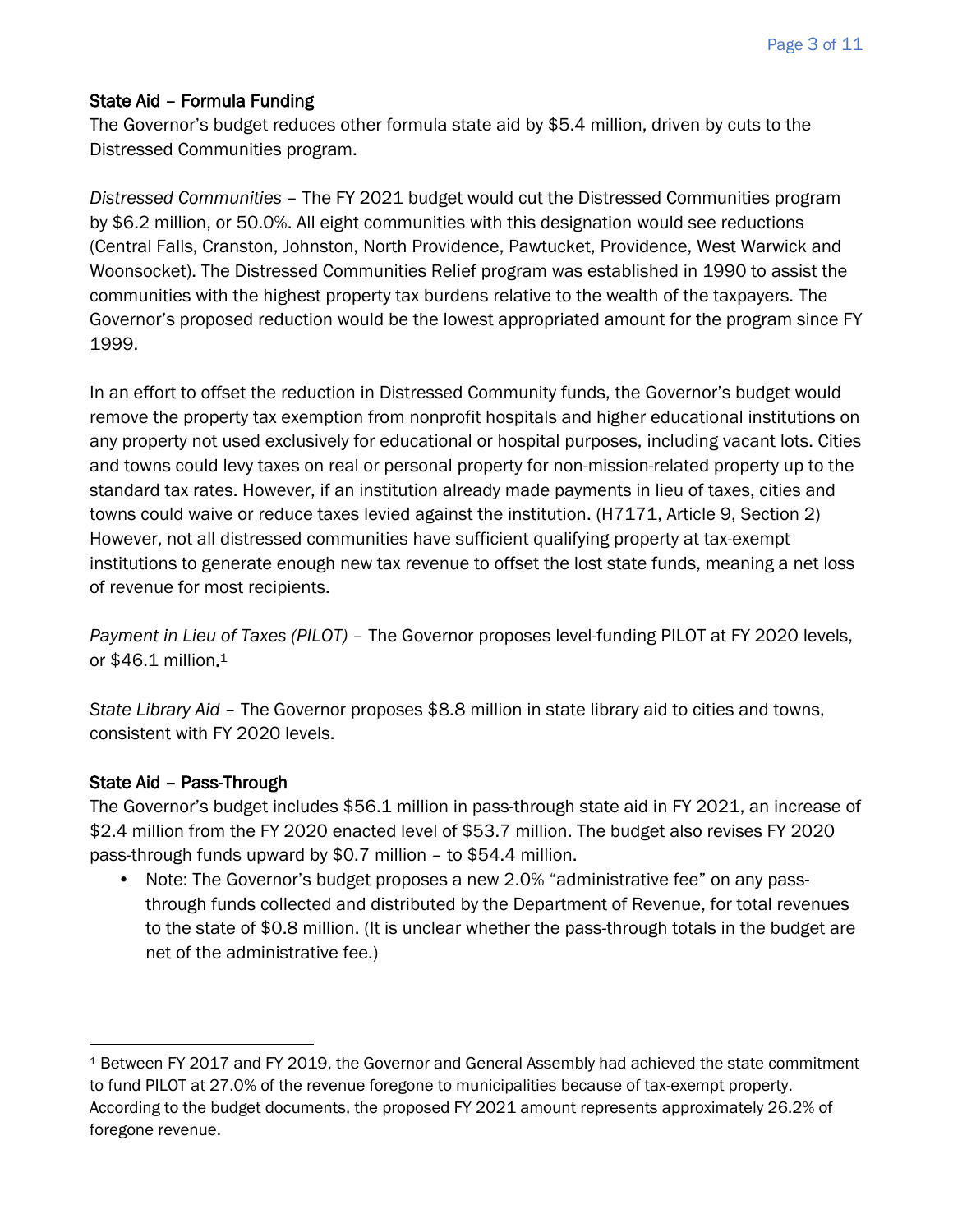*Public Service Corporation Tax* – The budget includes \$13.3 million in pass-through revenue from the Public Service Corporation Tax in FY 2021, equal to the amount in FY 2020.

*Meals & Beverage Tax* – The budget includes \$31.4 million in pass-through revenue from the meals and beverage tax in FY 2021. The budget also revises FY 2020 meals and beverage revenue upward to \$30.2 million, \$0.4 million more than the FY 2020 enacted amount of \$29.8 million.

*Hotel Tax* – The budget includes \$11.4 million in pass-through revenue from the hotel and lodging tax in FY 2021. The budget also revises FY 2020 hotel tax revenue upward to \$10.9 million, \$0.4 million more than the FY 2020 enacted amount of \$10.5 million.

*Hotel Tax Increase & Distribution –* The Governor again proposes increasing the state portion of hotel tax from 5.0% to 6.0%, with the additional funds dedicated for state general revenue. The Budget Office estimates the increase will raise \$4.7 million. Because of the increase, local shares are adjusted proportionally (from the current 25.0% to 20.8% for most jurisdictions) to keep local payments steady. However, it is unclear whether the state forecasts lower hotel occupancy as a result of the higher tax. If the higher tax leads to fewer hotel bookings, municipalities may see lower revenues as a result. (H 7171, Article 8, Section 2)

## Education and School Funding

The Governor's budget includes \$1.232 billion in funding to local governments and public charter schools for elementary and secondary education in FY 2021. The budget also revises funding formula education levels upward by \$3.9 million in FY 2020, for revised education funding of \$1.118 billion in FY 2020. The budget includes the following education provisions.

- An increase of \$33.0 million for pre-K-12 education over FY 2020 revised levels to implement the tenth year of the state funding formula. This total includes \$3.3 million in new funding for communities to include state-approved pre-K students in the student count under the funding formula calculation. (H 7171, Article 10, Section 1)
- An additional \$2.5 million for Multilanguage Learner (MLL, previously English Language Learning, or ELL) categorical funding, for a total of \$7.5 million. The budget also specifies activities and programs eligible under the new MLL program (H 7171, Article 10, Section 1)
- An additional \$1.4 million in categorical funds for pre-K expansion. Coupled with the additional funds in the funding formula, these investments, in conjunction with federal matching funds, will support 750 new pre-K seats, according to Administration estimates.
- An additional \$2.1 million to increase reimbursement rates for licensed childcare providers of preschool-aged children.
- An increase of \$0.6 million for in-school mental health services and teacher supports.
- An increase of \$1.0 million in School Resource Officer categorical funding, along with an expansion of qualifying expenditures to include new mental health professionals in schools. The additional funds would come from proceeds in the Opioid Stewardship Fund. (H 7171, Article 10, Section 1)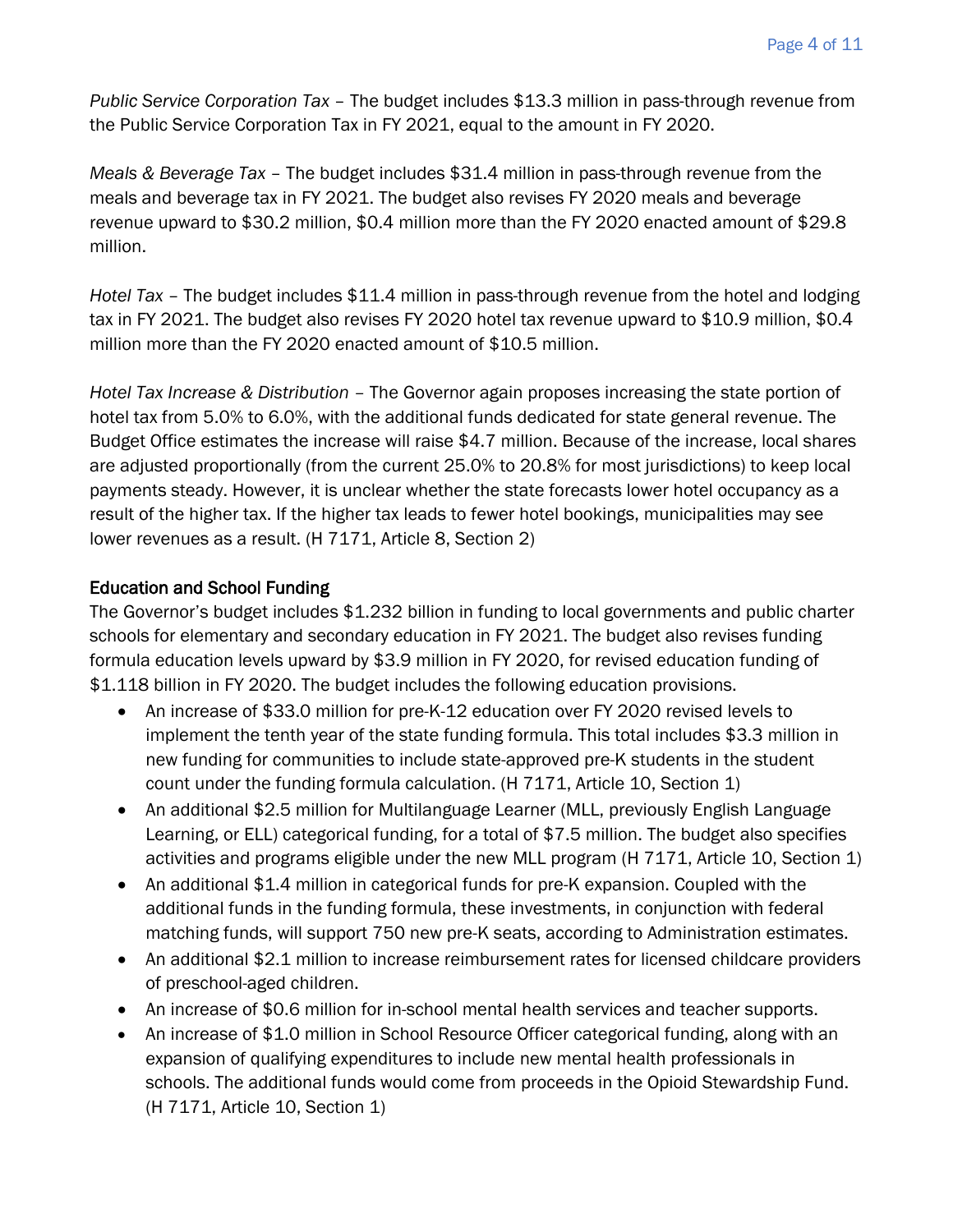Other noteworthy education provisions:

- *Early Childhood Facility Bond Funding* As part of a \$87.5 million Housing and Infrastructure Bond, the budget would allocate \$15.0 million in matching funds to renovate and build more spaces for high-quality early learning opportunities, creating up to 1,500 new seats and improving the quality of up to 4,000 existing seats. The funds would be distributed through a competitive grant program administered by the Department of Human Services, which may establish standards and criteria for application. (H 7171, Article 10, Section 8)
- *Prekindergarten Standards* The budget would allow the RI Department of Education, in collaboration with the Department of Human Services, to conduct research into highquality prekindergarten learning environments and to develop regulations to establish standards including teacher certification, class size and staff ratios, learning time, curriculum and others. (H 7171, Article 10, Section 3)
- *Loan Forgiveness for STEM Teachers* The Governor proposes expanding the Wavemaker Fellowship loan forgiveness for teachers of science, technology, engineering and mathematics (STEM). (H 7171, Article 10, Section 9)
- *School Building Authority Fees* The budget provides authority for additional dedicated revenue from municipal sources for administrative costs of the School Building Authority. It authorizes both the use of investment income from "municipal funds held in trust" and higher assessed fees on the principal amount of "municipal bonds …. used for school construction." The maximum fee on the principal amount would increase from one-tenth of one percent  $(0.1\%)$  to one percent  $(1.0\%)$ . (H  $7171$ , Article 10, Sections 6 & 10)

Agency Transfers ("Scoops") - The Governor's budget includes numerous transfers of unexpended funds from quasi-public agencies, known as "scoops." In some cases, these agencies are financed from charges or fees to municipalities and/or provide services to municipalities. The budget includes the following scoops of interest to cities and towns:

- RI Infrastructure Bank: \$8.9 million in FY 2020 (from the Municipal Road & Bridge Fund); \$5.0 million in FY 2021
- RI Resource Recovery Corporation: \$5.0 million in FY 2020; \$5.0 million in FY 2021
	- $\circ$  Note: The League has consistently opposed RIRRC scoops in previous budgets, as they undermined the impact of increased municipal tipping fees – from \$32 per ton to \$39.50 per ton in FY 2018 and again to \$47 per ton in FY 2019. The total increases were intended for RIRRC capital projects to extend the life of the landfill. The League continues to oppose the RIRRC scoop, as municipal tipping fee increases would effectively be used to close a state budget deficit.
- RI Health & Educational Building Corporation: \$1.0 million in FY 2021
- Narragansett Bay Commission: \$2.0 million in FY 2021
- RI Housing: \$1.1 million in FY 2021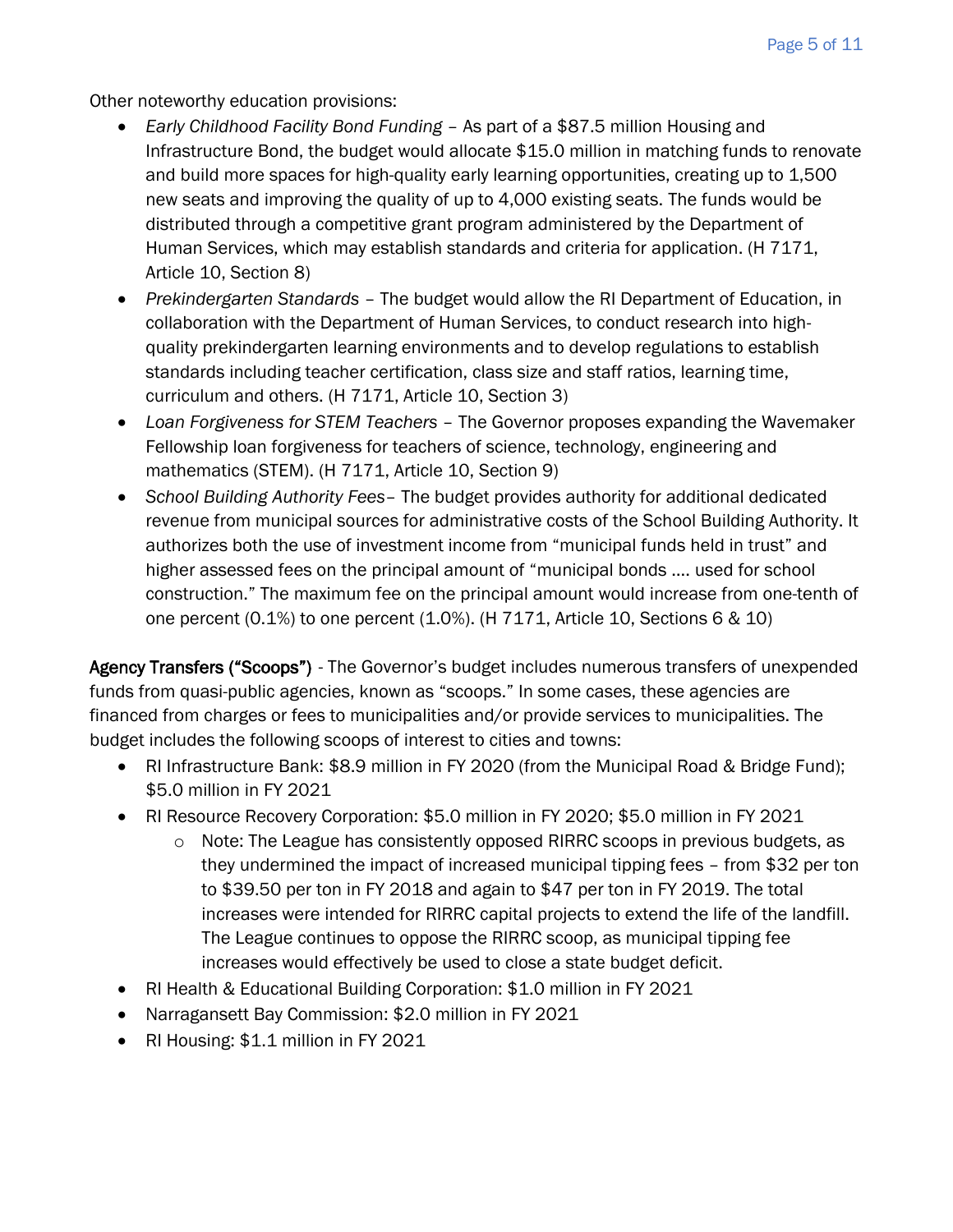## Marijuana Legalization

*The marijuana legalization section of the budget (H 7171, Article 13, "State Controlled Adult Use Marijuana") is 74 pages long and is significantly different from last year's proposal. For purposes of this initial analysis, the League is focused on two components of importance to municipal officials – regulation and revenues. The League will provide additional detail as it becomes available.*

The Governor's budget again proposes legalization of marijuana for adult recreational use. The most notable difference from last year's budget is the proposal for the state to administer retail sales, similar to how New Hampshire manages liquor stores [§21-28.11-3 (7) and §21-28.12- 2(7)]. Cultivators and processors would remain as private entities. The budget assumes retail sales starting in March 2021.

(The budget proposal contains a reference to "Adult Use Marijuana Emporiums" [§21-28.11-3 (5) and §21-28.12-2(5)]; it is unclear whether this is an error or leaves the door open to private involvement in operating the state stores or competing stores.)

*Local Authority* -- Under Section 3 of the Article, authority is given to the state to levy fines on users of cannabis in addition to fines levied by the municipality (21-28.11-8). Employers are also authorized to establish rules for the workplace prohibiting marijuana use [§21-28.11-10], and school districts may establish disciplinary rules relating to marijuana use [§21-28.11-12].

Municipal regulation relating to the siting of "adult-use state stores" allows their prohibition near schools, as prohibited by existing zoning, and in any community where marijuana use has been prohibited by referendum (§21-28.12-12). Municipalities must have a separate referendum on each class of establishment (e.g., retail, cultivator, etc.).

• Note: The League opposed the referendum requirement last year, and the Administration was amenable to prohibiting marijuana establishments by council resolution. We will again advocate for greater local control in the siting of marijuana establishments.

*Revenues* -- Cities and towns would receive 10.0% of state revenue proceeds (operators would receive 29.0%; the state would receive 61.0%), with the municipal share distributed as follows:

- 25.0% of revenues would be equally distributed to all cities and towns;
- 25.0% would be distributed based upon the number of licenses in a community; and

• 50.0% would be distributed based upon the volume of sales in each city and town.  $[§21-28.12-20 (d)(3)$  and  $(j)(1)(2)(3)]$ 

Municipalities would be prohibited from entering into host agreements with establishments. (Massachusetts communities are authorized to establish host agreements, which may include additional financial commitments from licensees to address issues such as public safety requirements, transportation concerns, etc.) Impact fees would be permissible if they are limited to recovering additional costs incurred as the result of a new marijuana facility (21-28.12-16).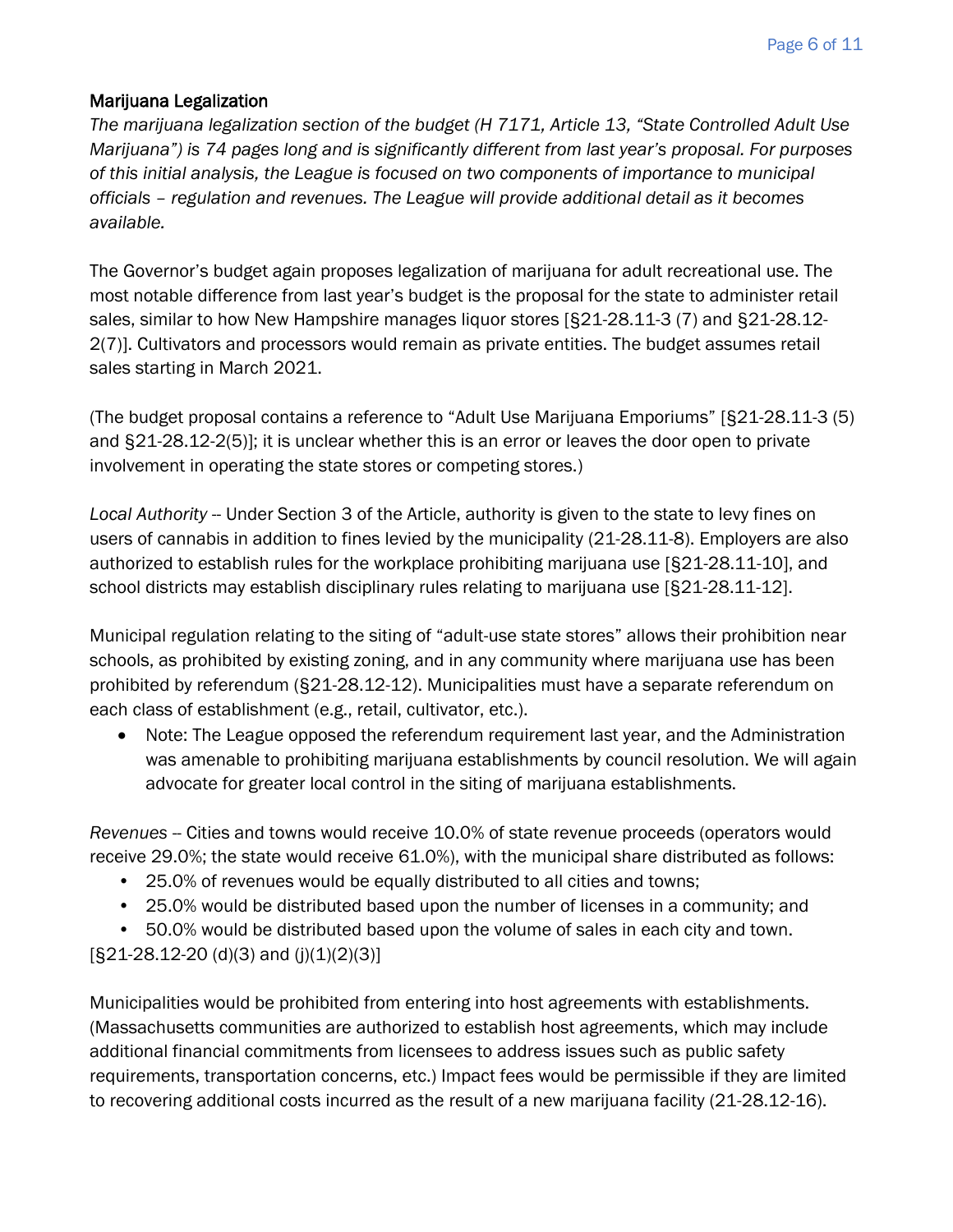## Other Noteworthy Provisions

Apprenticeship Requirements on School Building Projects – The FY 2021 budget requires any school building project valued at more than \$5.0 million to include an approved apprenticeship program for all suitable crafts or trades. General contractors and subcontractors would need to ensure that no less than ten percent (10.0%) of the labor hours worked on the project were performed by apprentices. The provisions would apply to contractors and subcontractors with five (5) or more employees. (H 7171, Article 19, Section 13)

## Tangible Property Tax Competitiveness Program

The budget proposes a new initiative, starting in FY 2022, to provide state funding to communities that reduce their tangible property tax rates. The Governor recommends that the partially offset the lost property tax revenue for cities and towns that reduce their rates on a tiered basis (see below) and for a maximum of five years. Communities would be eligible if they currently have rates above \$21.50 per \$1,000 (2.15%) – the average tangible property tax rate in Massachusetts. The budget estimates funding of \$2.5 million for the program in FY 2022.

| <b>Municipal Tangible Tax Rate</b>                      | State Share of Lost Revenue |
|---------------------------------------------------------|-----------------------------|
| Greater than 6.5%<br>(\$65 per \$1,000)                 | 50.0%                       |
| Between 5.0% and 6.5%<br>(\$50 to \$65 per \$1,000)     | 25.0%                       |
| Between 2.15% and 5.0%<br>(\$21.50 to \$50 per \$1,000) | 10.0%                       |

(H 7171, Article 9, Section 1)

The proposal would also allow communities to establish by local ordinance a minimum filing threshold and/or exemption for tangible property taxation. (Currently, communities must seek special legislation from the General Assembly to modify tangible property exemptions.) However, such exemptions would not qualify for state assistance, as described above. (H7171, Article 9, Section 2)

## Site Readiness Act

The budget includes provisions similar to last year's proposal to provide state support and services to cities and towns for land development, site preparation and zoning/permitting changes to promote economic development. The FY 2021 budget proposes a "Site Readiness Committee" in Commerce Corporation (rather than last year's "State and Local Partnership Council" – a new quasi-public agency); the League would have an appointment on the committee.

The Commerce Corporation's site readiness program could provide an array of services to cities and towns, ranging from technical assistance on process improvement, permitting and zoning, to more complex projects such as pre-permitting, licensing and inspections and pad-ready development. Such participation would be voluntary by the municipality, and Commerce would enter into contracts with participating cities and towns on an opt-in basis. Municipalities would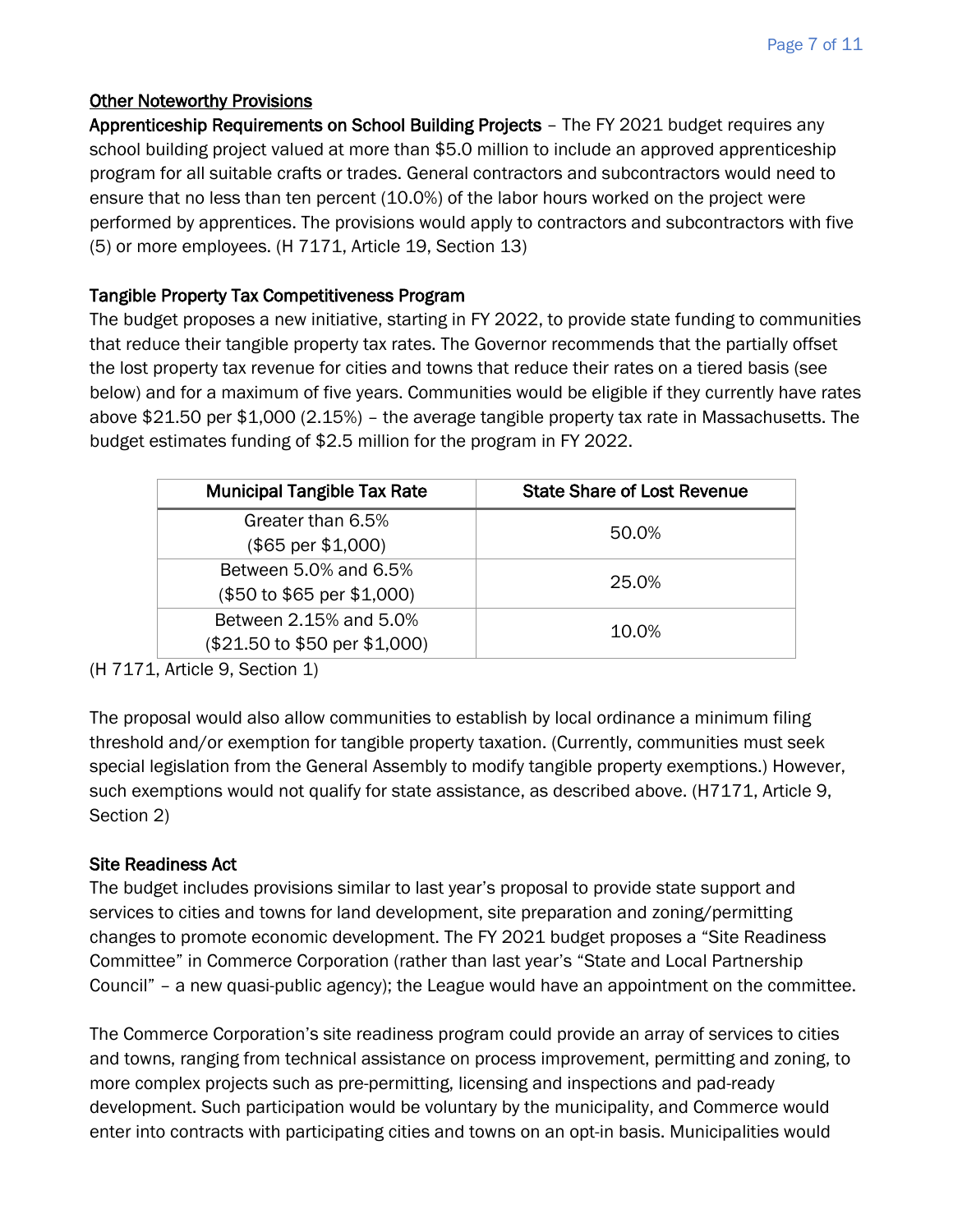waive permitting authority and land-use requirements (but not building permit fees) if they entered into a contract with the Commerce Corporation.

The Commerce Corporation would be authorized to reimburse a municipality for up to 25.0% of lost revenue related to any tax stabilization agreements entered into by the city and town and the entity locating in the municipality. (Last year's proposal recommended reimbursement of up to 50.0%.) (H 7171, Article 11, Section 13)

The Quonset Development Corporation would also be authorized as a substitute for the Commerce Corporation at the request of the city or town and subject to approval by Commerce. (H 7171, Article 11, Section 1)

## *Municipal Capacity Building*

The Governor recommends \$0.4 million for the Municipal Capacity Building pilot program. This new program would assist cities and towns participating in the Site Readiness Program by subsidizing the work of five Rhode Island Commerce Corporation fellows in five municipalities or regions across Rhode Island. Cities and towns would share the cost of these fellows, who would assist with site development projects.

#### Infrastructure & Public Facilities

The budget includes a number of provisions intended to improve state and municipal infrastructure and facilities.

*Industrial Site Development Bond Funding* – As part of an \$87.5 million Housing and Infrastructure general obligation bond, the Governor proposes \$21.5 million for industrial site development and economic revitalization. The funds would be allocated competitively for the purpose of preparing sites for the development of facilities related to manufacturing, assembly, distribution and other job-producing commercial activities. Site development efforts would be supported by the Commerce Corporation's site readiness efforts, described above.

*Municipal Resiliency –* As part of a \$64.0 million Green Bond, the budget proposes \$7.0 million in funding for up to 75.0% matching grants to municipalities for restoring and/or improving resiliency in vulnerable coastal areas and river and stream floodplains. These funds are expected to leverage significant matching funds to support local programs to improve community resiliency and public safety in the face of increased flooding, major storm events, and environmental degradation.

*Local Recreation Grants* –As part of the \$64.0 million Green Bond, the budget recommends \$4.0 million for up to 80.0% matching grants for municipalities to acquire, develop or rehabilitate local spaces for active recreational facilities.

*Clean Water –* Also as part of a \$64.0 million Green Bond, the budget provides \$15.0 million in state matching funds to support clean water and drinking water infrastructure improvements.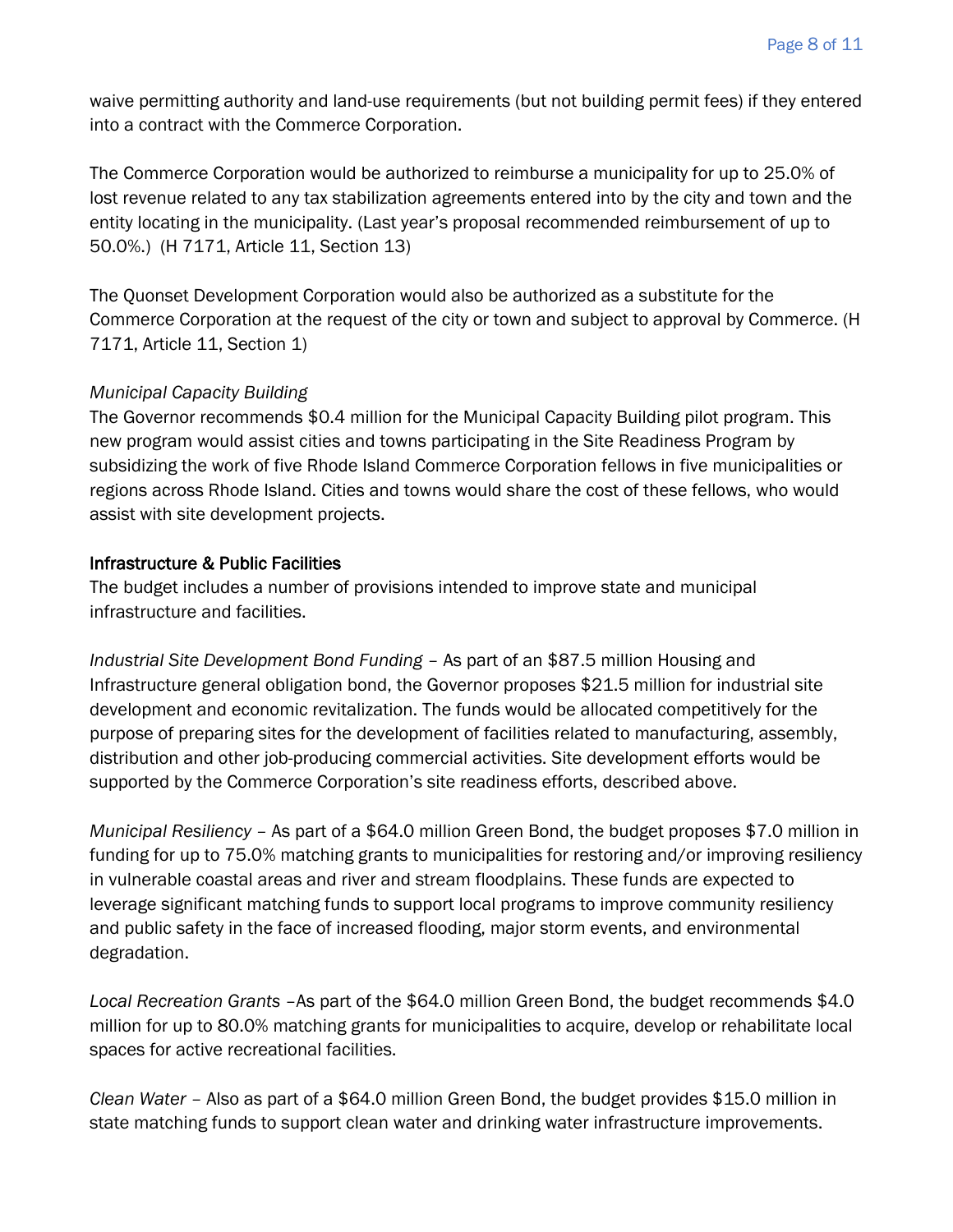Clean water projects include wastewater collection and treatment upgrades, stormwater resilience improvements, combined sewer overflow initiatives and other water quality protection activities. Drinking water projects include construction of water supply, treatment and distribution infrastructure.

## Housing Affordability

The budget includes several proposals intended to improve housing affordability in Rhode Island.

*Municipal Housing Incentives* – The FY 2021 budget would create a new incentive program to encourage housing in areas that cities and towns designate as appropriate for development through a "housing incentive" overlay district. Incentive aid may be either technical assistance or school impact offset payments, if the municipality can demonstrate that additional housing leads to unfunded education costs. (H 7171, Article 12, Section 4)

*Housing Bond* – The Governor proposes a general obligation bond of \$25.0 million for affordable housing projects on the 2020 ballot.

*Real Estate Conveyance Tax* – The budget would establish a permanent funding stream for housing production, supported by an increase in the real estate conveyance tax. The tax rate, currently 0.46%, would increase to 0.92% for the portion of property values above \$500,000. The Governor's Office states that the increased tax would generate approximately \$7.9 million annually to support the construction of 250 affordable and workforce housing units. (H 7171, Article 12, Section 5)

• Note: The municipal share of the conveyance tax does not appear to change from the status quo. However, funds collected by the state would be subject to a 2.0% administrative fee, similar to that proposed for hotel and meals & beverage tax.

The budget would also exempt affordable housing projects from the real estate conveyance tax after the project is transferred post-completion. This exemption is expected to reduce state general revenue by \$0.9 million and would also reduce municipal revenues derived from the real estate conveyance on those properties.

## *Changes to Housing Agencies & Oversight* –

The FY 2021 budget proposes numerous changes to housing-related agencies and governance, including the following:

- Expands the Office of Housing and Community Development to the Division of Housing and Community Development within the Executive Office of Commerce
- Establishes a seven-member Housing Resources Coordinating Council (replacing the Housing Resources Commission), which would be charged with allocating housing funds and coordinating policies and programs statewide
- Establishes a nineteen-member Housing Resources Steering Committee composed of thirteen members from different stakeholder groups and the six government members of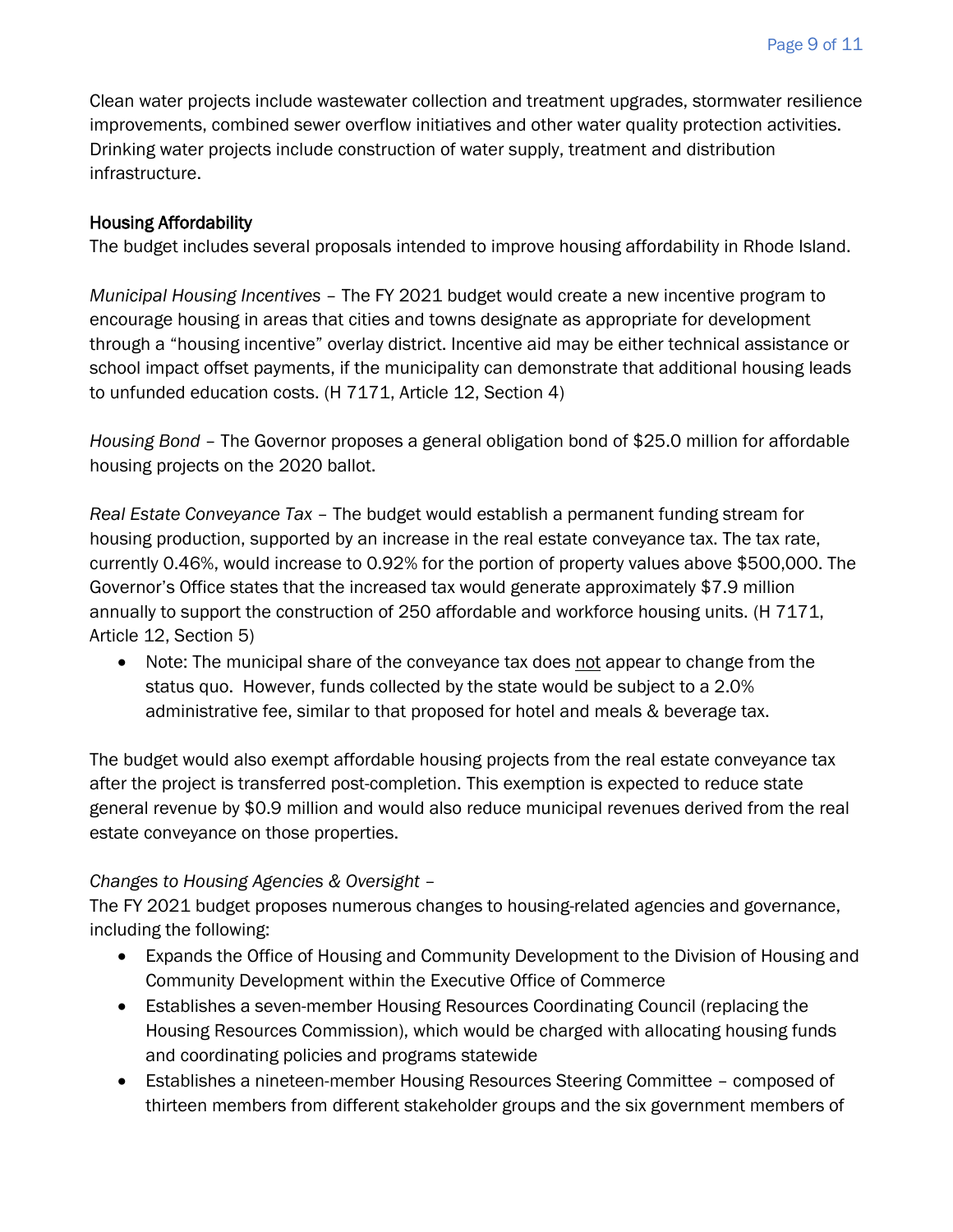the Coordinating Council -- to set housing policy direction and advise the Coordinating Council on resource allocation

- Creates a Housing Production Fund restricted receipt account, administered by Rhode Island Housing, to develop workforce housing and to support cities and towns in housing development efforts, including technical assistance and financial incentives (see Municipal Housing Incentives, above)
- Adds two non-voting members to the Rhode Island Housing Board the executive director of the Housing Resources Coordinating Council and the chair of the Housing Resources **Committee**

(H 7171, Article 12, Sections 1 & 3)

## General Obligation Bonds

The Governor proposes three general obligation bonds, totaling \$268.9 million, for voter approval in November 2020.

*Higher Education Bond: \$117.3M*

- University of Rhode Island Fine Arts Center \$57.3M
- Rhode Island College Science and Technology Renovation \$38.0M
- Community College of Rhode Island Academic and Student Support Services \$12.0M
- Center for Ocean Innovation \$10.0M

*Housing and Infrastructure Bond: \$87.5M*

- Affordable Housing \$25.0M
- Quonset Pier \$20.0M
- Industrial Site Development \$21.5M
	- o Available uses of funds include infrastructure improvements, including municipal infrastructure
- Early Learning Facilities \$15.0M
- Arts and Economy \$5.0M
- State Preservation Grants Program -- \$1.0M

*Beach, Clean Water, and Green Bond: \$64.0M*

- State Beaches and Parks \$35.0M
- Local Recreation Grants \$4.0M
	- o Provides for 80.0% matching grants for municipalities to acquire or improve recreational facilities
- Natural and Working Lands \$3.0M
- Clean and Drinking Water \$15.0M
- Municipal Resiliency \$7.0M
	- $\circ$  Supports 75.0% matching grants to municipalities for resilience projects to improve community resiliency and public safety